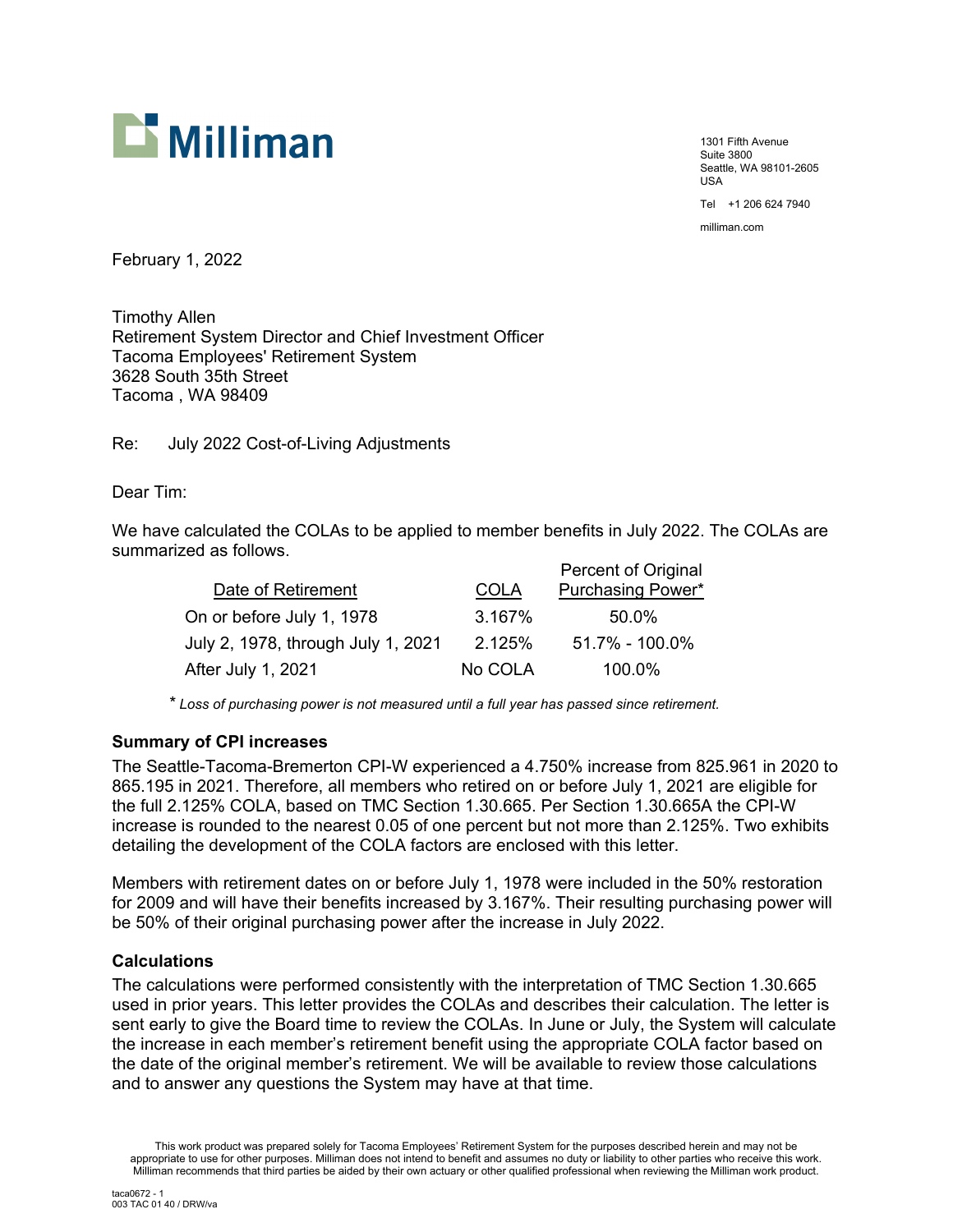

The COLAs are based on the Seattle-Tacoma-Bremerton Consumer Price Index for Urban Wage Earners and Clerical Workers (CPI-W), as specified in the law. This letter covers a great amount of detail. Most of this detail is a restatement of explanations provided in past years. The description provides a thorough documentation of the COLA process.

# **Examples**

Example 1: members retired in June 2003. These members will be receiving their nineteenth COLAs. The CPI increases have been 1.42%, 1.57%, 3.02%, 3.73%, 3.79%, 4.48%, 0.44%, 0.78%, 3.17%, 2.54%, 1.22%, 1.93%, 0.91%, 2.28%, 3.32%, 3.36%, 2.14%,1.90%, and 4.75% respectively. These members have received COLAs of 1.400% in 2004, 1.600% in 2005 and 2.125% for each year from 2006 through 2021. These members will receive a 2.125% COLA in 2022.

Total COLA and CPI increases including 2022:

CPI increases =  $1.0142 \times 1.0157 \times 1.0302 \times 1.0373 \times 1.0379 \times 1.0448 \times 1.0044 \times 1.0078$  $\times$  1.0317  $\times$  1.0254  $\times$  1.0122  $\times$  1.0193  $\times$  1.0091  $\times$  1.0228  $\times$  1.0332  $\times$  1.0336 x 1.0214 x 1.0190 x 1.0475 = 1.58504 (Column 5 of Exhibit 1)  $= 865.195/545.850$ 

COLA increases =  $1.01400 \times 1.01600 \times 1.02125^{17} = 1.4729$ 

Since the cumulative COLA increases including the 2.125% COLA in 2022 are less than the cumulative CPI increases, these members get the entire 2.125% COLA.

Example 2: members retired in June 2021. These members will be receiving their COLAs. The CPI increase was 4.75%. Since the code states the COLA is the minimum of 2.125% and the CPI rounded to the nearest 0.05%, these members will receive a 2.125% COLA.

Example 3: members retired in June 2019.

CPI increases = 1.0214 x 1.0190 x 1.0475= 1.09028 (Column 5 of Exhibit 1)

COLA increases =  $1.0190 \times 1.02125 = 1.04065$  prior to 2022 adjustment (Column 8 of Exhibit 1). Including a 2.125% increase for 2022 would result in a total of 1.06277 = 1.04065 x 1.02125.

Since the cumulative COLA increases including the 2.125% COLA in 2022 (1.06277) are less than the cumulative CPI increases (1.09028), these members will receive the entire 2.125% COLA.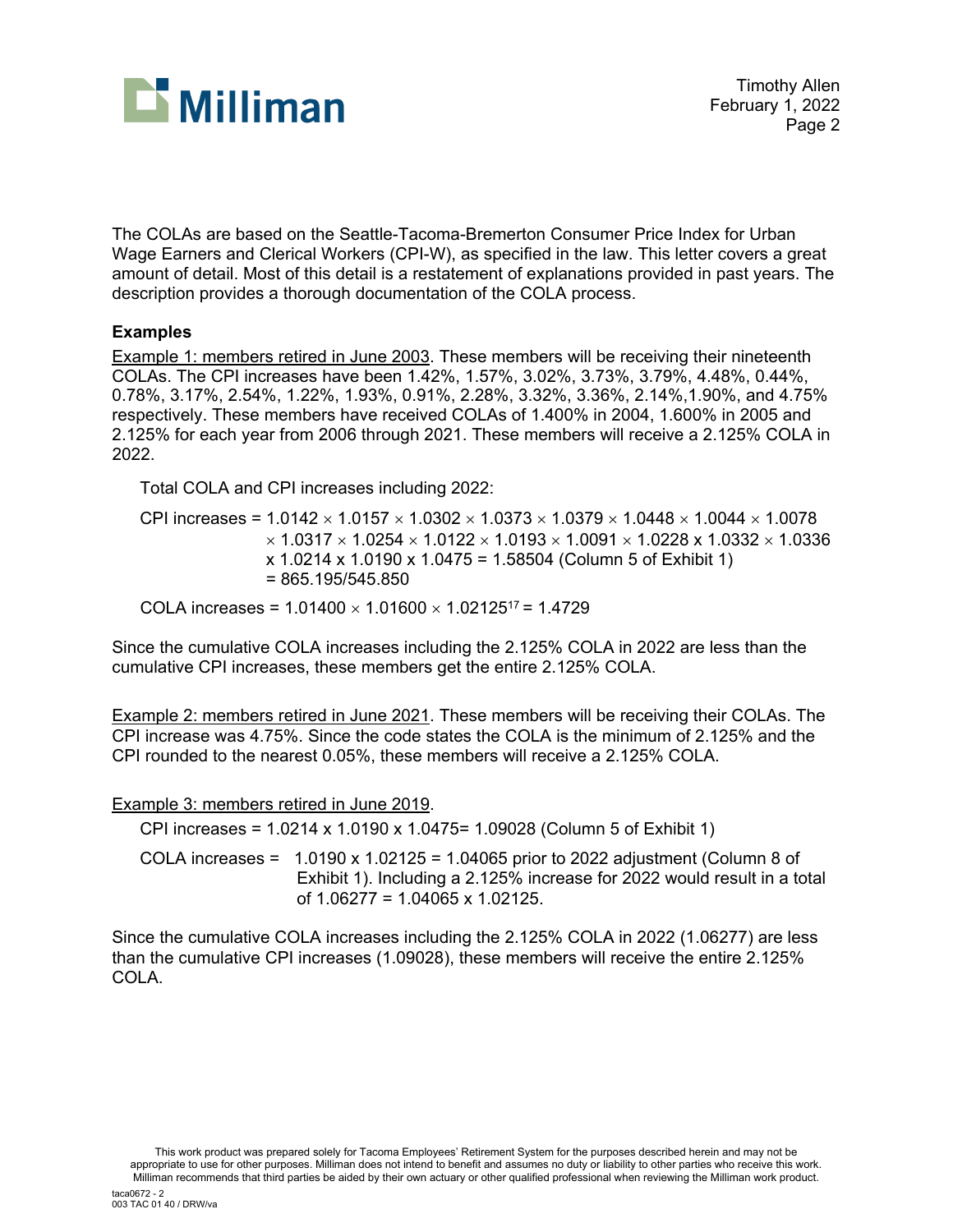

# **Overview of COLAs**

Annual COLAs for TERS are granted in July to all members who retired on or before July 1 of the preceding year. The COLAs are based on the Seattle-Tacoma-Bellevue Consumer Price Index for Urban Wage Earners and Clerical Workers (CPI-W) for the two years preceding the year in which the COLA is granted. Therefore, a member retiring in June of 2021 will receive the first COLA in July of 2022, and it will be based on the increase in CPI-W from 2020 to 2021. A member retiring in August of 2021 will receive the first COLA in July of 2023, and it will be based on the increase in CPI-W from 2021 to 2022.

The generalizations are:

- All COLAs are based on increases in the CPI for the period ending in the year preceding the COLA.
- The first COLA for members who retired on or before July 1 is based on increases in the CPI from the calendar year prior to retirement to the calendar year of retirement.
- The first COLA for members who retired after July 1 is based on increases in the CPI from the calendar year of retirement to the calendar year after retirement.

# **Calculation of Factors**

The enclosed Exhibit 1 "Factors Applied in Calculating the 2022 COLA Increases" uses 17 columns to calculate the COLA factors. Consistent with the previous discussion, the factors will be different for members who retired in the first or second half of the calendar year. A complete description of the columns follows:

- 1. The first three columns show the Seattle-Tacoma-Bellevue CPI-W. The average value given in Column 3 is the beginning point for the calculation.
- 2. Column 4 documents the annual increase in the CPI.
- 3. Columns 5 and 6 document the cumulative increase in the CPI to be used in calculating the 50% restoration benefits and maximum accumulated COLA. As an example, if a member retired in March of 1980, the member's 2022 restoration COLA and maximum accumulated COLA would be based on increases in the CPI from 1979 (214.600) to 2021 (865.195). The corresponding factor is  $865.195 / 214.600 = 4.03166$ . This number is shown in Column 5.
- 4. Column 7 documents the general TERS COLA given in each year. Some retirees have received less than this amount, as benefits are limited to 100% of original purchasing power.
- 5. Columns 8 and 9 document the cumulative annual COLAs granted prior to the 2022 COLA. They ignore the effect of any restorations of purchasing power. As an example, members retiring in March of 1980 received the first COLA in July of 1981, and as of June 2022 have received sixteen 1.75% COLAs (1981 – 1996), four 2.00% COLAs (1997-2000), and twentyone 2.125% COLAs (2001-2021) for a cumulative increase of 1.0175<sup>16</sup> x 1.02<sup>4</sup> x 1.02125<sup>21</sup> = 2.22190. This number is shown in Column 8. In 2003 to 2005, in 2010 to 2011, in 2014 to 2016, and in 2021, some recent retirees were not eligible for the full 2.125% COLA due to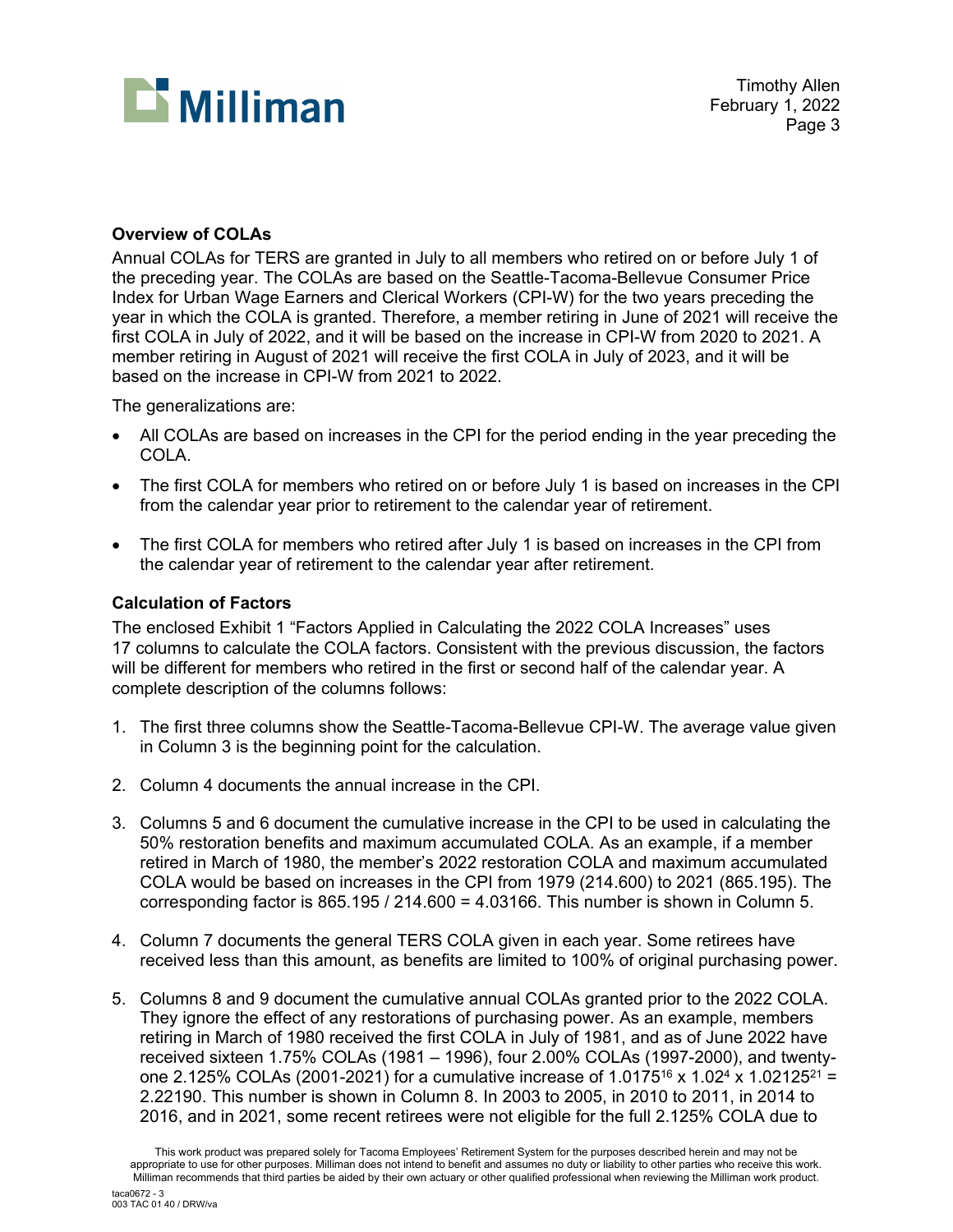

Timothy Allen February 1, 2022 Page 4

inflation less than 2.125%. Exhibit 2 documents how these COLAs less than 2.125% combined to provide the cumulative COLAs shown in Columns 8 and 9.

- 6. Columns 10 and 11 document the maximum accumulated COLA which represents the magnitude of accumulated CPI-W increases over the cumulative TERS COLA increases. The maximum accumulated COLA would restore the member to 100% of original purchasing power. Note that these are rounded to the nearest 0.05%. This is used to determine whether or not the full 2.125% increase can be granted under Section 1.30.665C.
- 7. Columns 12 and 13 document the percent of original purchasing power which members have before the July 1, 2022 COLA based on the CPI measures used to calculate the 2022 COLA. As an example, if a member retired in March of 1980, the cumulative increase in the CPI (Column 5) has been 4.03166, while the member's cumulative COLA increases (Column 8) have been 2.22190. The combined effect is that the member's benefit now provides 2.22190 / 4.03166 = 55.111% of its original purchasing power. This number is shown in Column 12.

Prior restorations are included in these calculations. Members who were included in the prior 50% restoration are currently receiving 48.465% of their original purchasing power as seen in the bottom of Columns 12 and 13.

- 8. Columns 14 and 15 show the COLA factor to be applied to the portion of the current retirement benefit that is subject to escalation. Due to the CPI increasing by 4.75% this year, all members who retired on or before July 1, 2021 will receive the greater of (a) the 2.125% increase and (b) the COLA to restore them to 50% of their purchasing power.
- 9. Columns 16 and 17 show the Percent of Original Purchasing Power after the July 2022 COLA increases. All members have at least 50% of their original purchasing power. Members retiring on or before July 1, 1978 will have 50.000% of their original purchasing power. A restoration of purchasing power increase will be required this year. In some years, some members may be slightly above or below the 100% mark since the COLAs are rounded to the nearest 0.05%.

# **Caveats and Certification**

Milliman's work product was prepared exclusively for the use or benefit of the Tacoma Employees' Retirement System for a specific and limited purpose. It is not for the use or benefit of any third party for any purpose. Any third party recipient of Milliman's work product who desires professional guidance should not rely upon Milliman's work product, but should engage qualified professionals for advice appropriate to its own specific needs. Any distribution of this letter must be in its entirety, unless prior written consent from Milliman is obtained.

The consultants who worked on this assignment are retirement actuaries. Milliman's advice is not intended to be a substitute for qualified legal or accounting counsel.

This work product was prepared solely for Tacoma Employees' Retirement System for the purposes described herein and may not be appropriate to use for other purposes. Milliman does not intend to benefit and assumes no duty or liability to other parties who receive this work. Milliman recommends that third parties be aided by their own actuary or other qualified professional when reviewing the Milliman work product.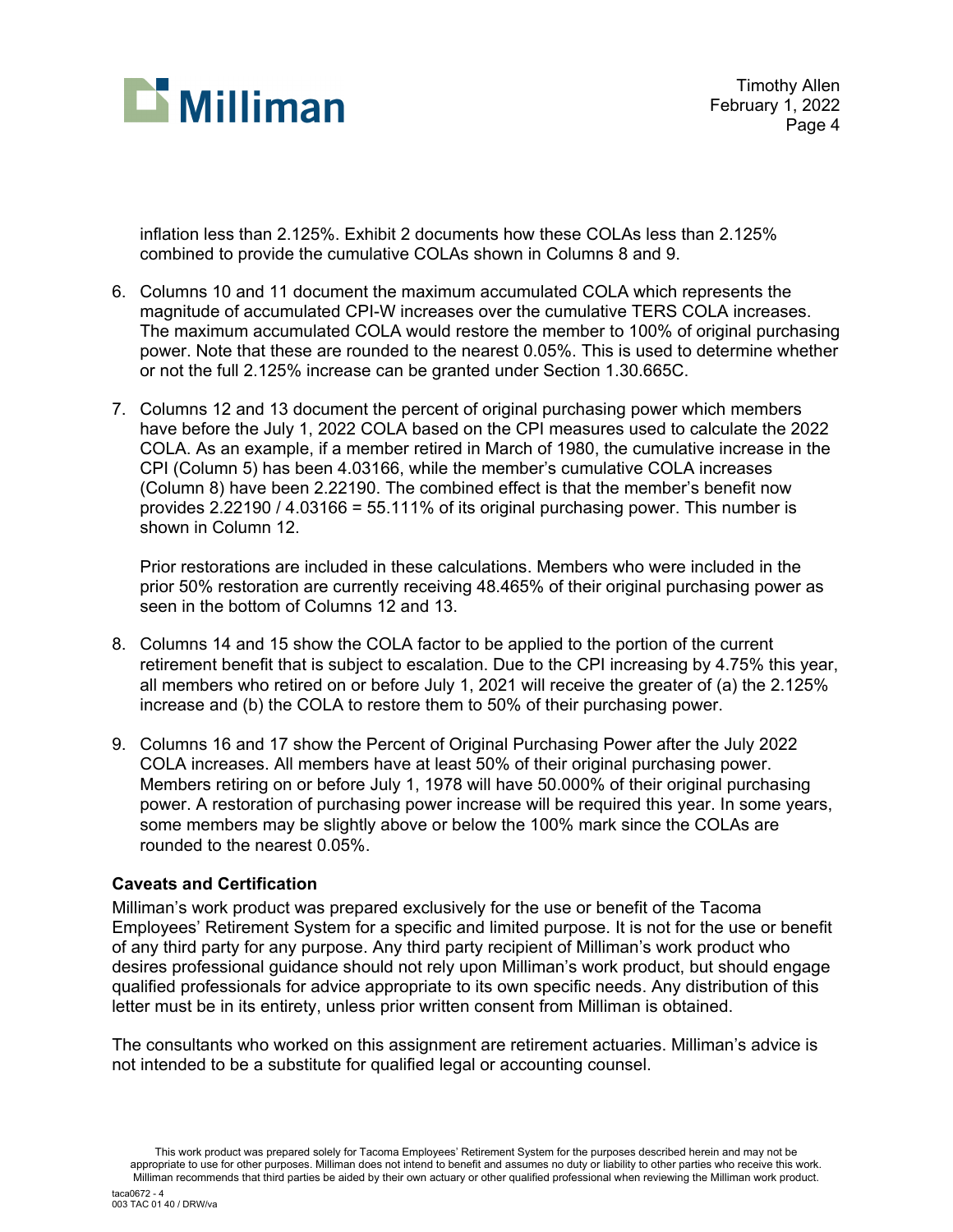

Timothy Allen February 1, 2022 Page 5

The signing actuary is independent of the plan sponsor. We are not aware of any relationship that would impair the objectivity of our work.

On the basis of the foregoing, I hereby certify that, to the best of my knowledge and belief, this report is complete and accurate and has been prepared in accordance with generally recognized and accepted actuarial principles and practices. I am a member of the American Academy of Actuaries and meet the Qualification Standards to render the actuarial opinion contained herein.

If you have any questions, feel free to contact me.

Sincerely,

Daniel R. Wade, FSA, EA, MAAA Consulting Actuary

DRW/va

**Attachments** 

cc: Cathy Marx (w/ Attachments) Julie Smith (w/ Attachments)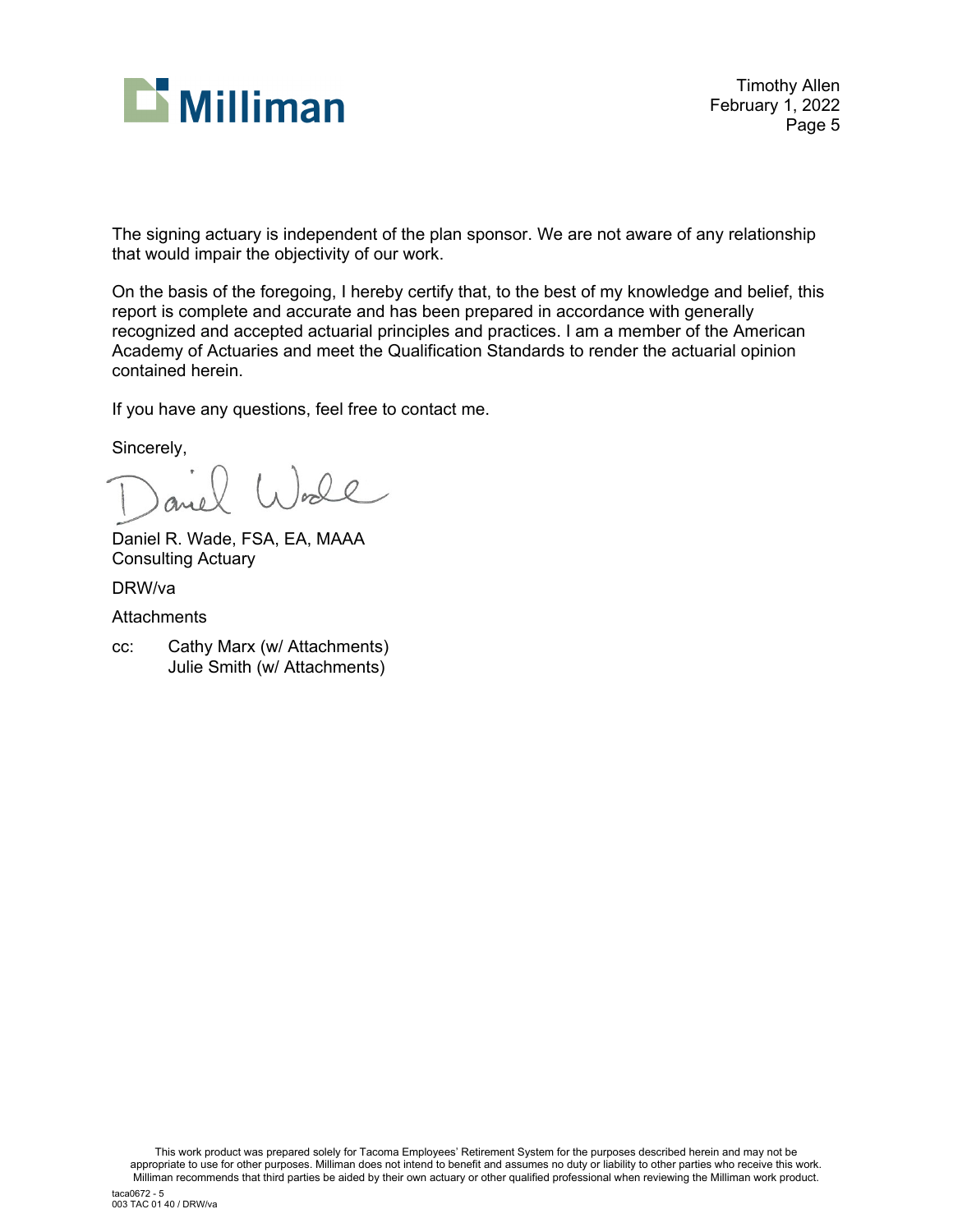#### **Tacoma Employees' Retirement System Factors Applied in Calculating the 2022 COLA Increases**

|                                      | (1)                                                                                      | (2)                                       | (3)                                                 | (4)                                       | (5)                                                 | (6)                                                                                                                    | (7)                                            | (8)                                                               | (9)                                                 | (10)                                                          | (11)                                           | (12)                                                                           | (13)                                                | (14)<br><b>Total COLA</b>                                                          | (15)                                                | (16)                                                                                        | (17)                                                |
|--------------------------------------|------------------------------------------------------------------------------------------|-------------------------------------------|-----------------------------------------------------|-------------------------------------------|-----------------------------------------------------|------------------------------------------------------------------------------------------------------------------------|------------------------------------------------|-------------------------------------------------------------------|-----------------------------------------------------|---------------------------------------------------------------|------------------------------------------------|--------------------------------------------------------------------------------|-----------------------------------------------------|------------------------------------------------------------------------------------|-----------------------------------------------------|---------------------------------------------------------------------------------------------|-----------------------------------------------------|
|                                      | <b>AVERAGE CPI-W</b><br>URBAN WAGE, CLERICAL<br><b>SEATTLE</b><br>(All Items 1967 = 100) |                                           | Annual<br>CPI                                       |                                           |                                                     | (Cumulative Increase<br>in CPI at 2022 based<br>on year w/ prior 6/30)<br>CPI(2021)/CPI(T)<br><b>DOR</b><br><b>DOR</b> |                                                | Cumulative Tacoma<br>COLA @ 6/30/2022<br><b>DOR</b><br><b>DOR</b> |                                                     | Maximum<br>Accumulated<br>COLA **<br><b>DOR</b><br><b>DOR</b> |                                                | Percent of Original<br><b>Purchasing Power</b><br>@ 6/30/2022 **<br><b>DOR</b> | <b>DOR</b>                                          | Factor<br>at 7/2021 with<br>50% Minimum<br><b>ROPP</b><br><b>DOR</b><br><b>DOR</b> |                                                     | Percent of Original<br><b>Purchasing Power</b><br>@ 7/1/2022 **<br><b>DOR</b><br><b>DOR</b> |                                                     |
| Ret Year                             | 1st Half                                                                                 | 2nd Half                                  | Avg                                                 | Increase                                  | $= 7/1$                                             | $>=7/2$                                                                                                                | on 7/1 of<br>Year                              | $= 7/1$                                                           | $>=7/2$                                             | $= 7/1$                                                       | $>=7/2$                                        | $= 7/1$                                                                        | $>=7/2$                                             | <= 7/1                                                                             | $>=7/2$                                             | $= 7/1$                                                                                     | $>=7/2$                                             |
| 2022<br>2021<br>2020<br>2019<br>2018 |                                                                                          |                                           | 865.195<br>825.961<br>810.526<br>793.554            | 4.75%<br>1.90%<br>2.14%<br>3.36%          | 1.00000<br>1.04750<br>1.06745<br>1.09028<br>1.12694 | N/A<br>1.00000<br>1.04750<br>1.06745<br>1.09028                                                                        | 2.125%<br>2.125%<br>2.125%<br>2.125%<br>2.125% | 1.00000<br>1.00000<br>1.01900<br>1.04065<br>1.06511               | N/A<br>1.00000<br>1.00000<br>1.01900<br>1.04065     | 1.0000<br>1.0475<br>1.0475<br>1.0475<br>1.0580                | N/A<br>1.0000<br>1.0475<br>1.0475<br>1.0475    | 100.000%<br>95.465%<br>95.461%<br>95.448%<br>94.514%                           | N/A<br>100.000%<br>95.465%<br>95.461%<br>95.448%    | 1.00000<br>1.02125<br>1.02125<br>1.02125<br>1.02125                                | N/A<br>1.00000<br>1.02125<br>1.02125<br>1.02125     | 100.000%<br>97.494%<br>97.490%<br>97.477%<br>96.523%                                        | N/A<br>100.000%<br>97.494%<br>97.490%<br>97.477%    |
| 2017<br>2016<br>2015<br>2014<br>2013 |                                                                                          |                                           | 767.741<br>743.051<br>726.470<br>719.942<br>706.291 | 3.32%<br>2.28%<br>0.91%<br>1.93%<br>1.22% | 1.16438<br>1.19096<br>1.20176<br>1.22498<br>1.23992 | 1.12694<br>1.16438<br>1.19096<br>1.20176<br>1.22498                                                                    | 2.125%<br>2.125%<br>2.125%<br>2.125%<br>2.125% | 1.08775<br>1.11086<br>1.12086<br>1.14272<br>1.15643               | 1.06511<br>1.08775<br>1.11086<br>1.12086<br>1.14272 | 1.0705<br>1.0720<br>1.0720<br>1.0720<br>1.0720                | 1.0580<br>1.0705<br>1.0720<br>1.0720<br>1.0720 | 93.419%<br>93.275%<br>93.269%<br>93.284%<br>93.267%                            | 94.514%<br>93.419%<br>93.275%<br>93.269%<br>93.284% | 1.02125<br>1.02125<br>1.02125<br>1.02125<br>1.02125                                | 1.02125<br>1.02125<br>1.02125<br>1.02125<br>1.02125 | 95.404%<br>95.257%<br>95.250%<br>95.267%<br>95.249%                                         | 96.523%<br>95.404%<br>95.257%<br>95.250%<br>95.267% |
| 2012<br>2011<br>2010<br>2009<br>2008 |                                                                                          |                                           | 697.784<br>680.504<br>659.589<br>654.472<br>651.608 | 2.54%<br>3.17%<br>0.78%<br>0.44%<br>4.48% | 1.27140<br>1.31172<br>1.32197<br>1.32778<br>1.38731 | 1.23992<br>1.27140<br>1.31172<br>1.32197<br>1.32778                                                                    | 2.125%<br>2.125%<br>2.125%<br>2.125%<br>2.125% | 1.18567<br>1.22344<br>1.23323<br>1.23878<br>1.29386               | 1.15643<br>1.18567<br>1.22344<br>1.23323<br>1.23878 | 1.0725<br>1.0720<br>1.0720<br>1.0720<br>1.0720                | 1.0720<br>1.0725<br>1.0720<br>1.0720<br>1.0720 | 93.257%<br>93.270%<br>93.287%<br>93.297%<br>93.264%                            | 93.267%<br>93.257%<br>93.270%<br>93.287%<br>93.297% | 1.02125<br>1.02125<br>1.02125<br>1.02125<br>1.02125                                | 1.02125<br>1.02125<br>1.02125<br>1.02125<br>1.02125 | 95.239%<br>95.252%<br>95.269%<br>95.279%<br>95.246%                                         | 95.249%<br>95.239%<br>95.252%<br>95.269%<br>95.279% |
| 2007<br>2006<br>2005<br>2004         |                                                                                          |                                           | 623.650<br>600.900<br>579.300<br>562.300            | 3.79%<br>3.73%<br>3.02%<br>1.57%          | 1.43983<br>1.49352<br>1.53867<br>1.56285            | 1.38731<br>1.43983<br>1.49352<br>1.53867                                                                               | 2.125%<br>2.125%<br>2.125%<br>2.125%           | 1.34230<br>1.37082<br>1.39995<br>1.42165                          | 1.29386<br>1.34230<br>1.37082<br>1.39995            | 1.0725<br>1.0895<br>1.0990<br>1.0995                          | 1.0720<br>1.0725<br>1.0895<br>1.0990           | 93.226%<br>91.785%<br>90.984%<br>90.965%                                       | 93.264%<br>93.226%<br>91.785%<br>90.984%            | 1.02125<br>1.02125<br>1.02125<br>1.02125                                           | 1.02125<br>1.02125<br>1.02125<br>1.02125            | 95.207%<br>93.735%<br>92.918%<br>92.898%                                                    | 95.246%<br>95.207%<br>93.735%<br>92.918%            |
| 2003<br>2002<br>2001<br>2000<br>1999 | 543.2<br>532.8<br>512.4<br>495.3                                                         | 548.5<br>539.6<br>523.3<br>502.8          | 553.600<br>545.850<br>536.200<br>517.850<br>499.050 | 1.42%<br>1.80%<br>3.54%<br>3.77%<br>3.10% | 1.58504<br>1.61357<br>1.67074<br>1.73368<br>1.78741 | 1.56285<br>1.58504<br>1.61357<br>1.67074<br>1.73368                                                                    | 2.125%<br>2.125%<br>2.125%<br>2.00%<br>2.00%   | 1.44226<br>1.46822<br>1.52019<br>1.55515<br>1.58626               | 1.42165<br>1.44226<br>1.46822<br>1.52019<br>1.55515 | 1.0990<br>1.0990<br>1.0990<br>1.1150<br>1.1270                | 1.0995<br>1.0990<br>1.0990<br>1.0990<br>1.1150 | 90.992%<br>90.992%<br>90.989%<br>89.702%<br>88.746%                            | 90.965%<br>90.992%<br>90.992%<br>90.989%<br>89.702% | 1.02125<br>1.02125<br>1.02125<br>1.02125<br>1.02125                                | 1.02125<br>1.02125<br>1.02125<br>1.02125<br>1.02125 | 92.926%<br>92.926%<br>92.922%<br>91.608%<br>90.632%                                         | 92.898%<br>92.926%<br>92.926%<br>92.922%<br>91.608% |
| 1998<br>1997<br>1996<br>1995<br>1994 | 480.7<br>469.1<br>452.7<br>439.8<br>426.2                                                | 487.4<br>474.4<br>462.4<br>446.0<br>434.6 | 484.050<br>471.750<br>457.550<br>442.900<br>430.400 | 2.61%<br>3.10%<br>3.31%<br>2.90%<br>3.65% | 1.83401<br>1.89093<br>1.95348<br>2.01021<br>2.08355 | 1.78741<br>1.83401<br>1.89093<br>1.95348<br>2.01021                                                                    | 2.00%<br>2.00%<br>1.75%<br>1.75%<br>1.75%      | 1.61798<br>1.65034<br>1.68335<br>1.71281<br>1.74278               | 1.58626<br>1.61798<br>1.65034<br>1.68335<br>1.71281 | 1.1335<br>1.1460<br>1.1605<br>1.1735<br>1.1955                | 1.1270<br>1.1335<br>1.1460<br>1.1605<br>1.1735 | 88.221%<br>87.277%<br>86.172%<br>85.205%<br>83.645%                            | 88.746%<br>88.221%<br>87.277%<br>86.172%<br>85.205% | 1.02125<br>1.02125<br>1.02125<br>1.02125<br>1.02125                                | 1.02125<br>1.02125<br>1.02125<br>1.02125<br>1.02125 | 90.096%<br>89.131%<br>88.003%<br>87.016%<br>85.422%                                         | 90.632%<br>90.096%<br>89.131%<br>88.003%<br>87.016% |
| 1993<br>1992<br>1991<br>1990<br>1989 | 411.9<br>399.6<br>386.1<br>361.8<br>340.3                                                | 418.6<br>406.8<br>392.8<br>376.2<br>348.6 | 415.250<br>403.200<br>389.450<br>369,000<br>344.450 | 2.99%<br>3.53%<br>5.54%<br>7.13%<br>4.66% | 2.14582<br>2.22158<br>2.34470<br>2.51182<br>2.62897 | 2.08355<br>2.14582<br>2.22158<br>2.34470<br>2.51182                                                                    | 1.75%<br>1.75%<br>1.75%<br>1.75%<br>1.75%      | 1.77328<br>1.80431<br>1.83589<br>1.86802<br>1.90071               | 1.74278<br>1.77328<br>1.80431<br>1.83589<br>1.86802 | 1.2100<br>1.2315<br>1.2770<br>1.3445<br>1.3830                | 1.1955<br>1.2100<br>1.2315<br>1.2770<br>1.3445 | 82.639%<br>81.217%<br>78.299%<br>74.369%<br>72.298%                            | 83.645%<br>82.639%<br>81.217%<br>78.299%<br>74.369% | 1.02125<br>1.02125<br>1.02125<br>1.02125<br>1.02125                                | 1.02125<br>1.02125<br>1.02125<br>1.02125<br>1.02125 | 84.395%<br>82.943%<br>79.963%<br>75.949%<br>73.835%                                         | 85.422%<br>84.395%<br>82.943%<br>79.963%<br>75.949% |
| 1988<br>1987<br>1986<br>1985         | 326.1<br>315.6                                                                           | 332.1<br>321.6                            | 329.100<br>318.600<br>311.300<br>309.100            | 3.30%<br>2.35%<br>0.71%<br>2.08%          | 2.71562<br>2.77930<br>2.79908<br>2.85732            | 2.62897<br>2.71562<br>2.77930<br>2.79908                                                                               | 1.75%<br>1.75%<br>1.75%<br>1.75%               | 1.93397<br>1.96781<br>2.00225<br>2.03729                          | 1.90071<br>1.93397<br>1.96781<br>2.00225            | 1.4040<br>1.4125<br>1.3980<br>1.4025                          | 1.3830<br>1.4040<br>1.4125<br>1.3980           | 71.217%<br>70.803%<br>71.532%<br>71.301%                                       | 72.298%<br>71.217%<br>70.803%<br>71.532%            | 1.02125<br>1.02125<br>1.02125<br>1.02125                                           | 1.02125<br>1.02125<br>1.02125<br>1.02125            | 72.730%<br>72.307%<br>73.053%<br>72.816%                                                    | 73.835%<br>72.730%<br>72.307%<br>73.053%            |
| 1984<br>1983<br>1982                 |                                                                                          |                                           | 302.800<br>293.200<br>294.000                       | 3.27%<br>$-0.27%$<br>6.48%                | 2.95087<br>2.94284<br>3.13363                       | 2.85732<br>2.95087<br>2.94284                                                                                          | 1.75%<br>1.75%<br>1.75%                        | 2.07294<br>2.10922<br>2.14613                                     | 2.03729<br>2.07294<br>2.10922                       | 1.4235<br>1.3950<br>1.4600                                    | 1.4025<br>1.4235<br>1.3950                     | 70.249%<br>71.673%<br>68.487%                                                  | 71.301%<br>70.249%<br>71.673%                       | 1.02125<br>1.02125<br>1.02125                                                      | 1.02125<br>1.02125<br>1.02125                       | 71.741%<br>73.196%<br>69.942%                                                               | 72.816%<br>71.741%<br>73.196%                       |

 *\* See Exhibit 2 for detail. Amount shown is the maximum for the year, ignoring restoration of purchasing power COLAs, which are not included. Some retirees received less based on 100% of purchasing power maximum.*

 *\*\* All members retiring on or before July 1, 1978 have had their benefits increased to at least 50% of original purchasing power. These increases are included.*

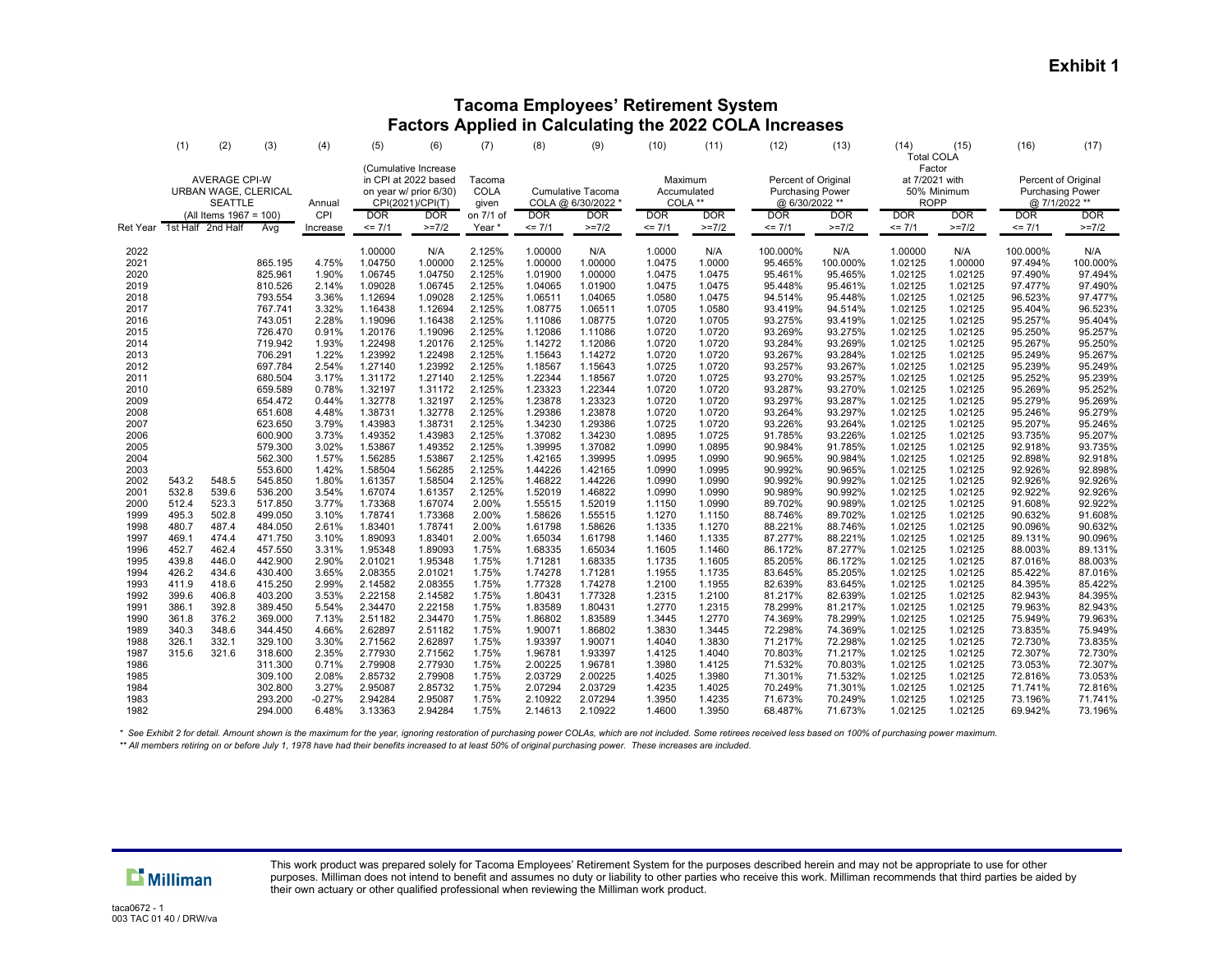#### **Tacoma Employees' Retirement System Factors Applied in Calculating the 2022 COLA Increases**

|                 | (2)<br>(1)             | (3)                                                                                    | (4)        | (5)                    | (6)                   | (7)       | (8)               | (9)     | (10)        | (11)       | (12)                    | (13)       | (14)<br><b>Total COLA</b> | (15)        | (16)                    | (17)       |  |
|-----------------|------------------------|----------------------------------------------------------------------------------------|------------|------------------------|-----------------------|-----------|-------------------|---------|-------------|------------|-------------------------|------------|---------------------------|-------------|-------------------------|------------|--|
|                 |                        |                                                                                        |            |                        | (Cumulative Increase) |           |                   |         |             |            |                         |            | Factor                    |             |                         |            |  |
|                 | <b>AVERAGE CPI-W</b>   |                                                                                        |            | in CPI at 2022 based   |                       | Tacoma    |                   |         | Maximum     |            | Percent of Original     |            | at 7/2021 with            |             | Percent of Original     |            |  |
|                 | URBAN WAGE, CLERICAL   |                                                                                        |            | on year w/ prior 6/30) |                       | COLA      | Cumulative Tacoma |         | Accumulated |            | <b>Purchasing Power</b> |            |                           | 50% Minimum | <b>Purchasing Power</b> |            |  |
|                 |                        | COLA **<br>COLA @ 6/30/2022 *<br><b>SEATTLE</b><br>CPI(2021)/CPI(T)<br>Annual<br>given |            |                        |                       |           | @ 6/30/2022 **    |         | <b>ROPP</b> |            | @ 7/1/2022 **           |            |                           |             |                         |            |  |
|                 | (All Items 1967 = 100) |                                                                                        | <b>CPI</b> | <b>DOR</b>             | <b>DOR</b>            | on 7/1 of | <b>DOR</b>        | DOR     | <b>DOR</b>  | <b>DOR</b> | <b>DOR</b>              | <b>DOR</b> | <b>DOR</b>                | <b>DOR</b>  | <b>DOR</b>              | <b>DOR</b> |  |
| <b>Ret Year</b> | 1st Half<br>2nd Half   | Ava                                                                                    | Increase   | $= 7/1$                | $>=7/2$               | Year      | $= 7/1$           | $>=7/2$ | $= 7/1$     | $>=7/2$    | $= 7/1$                 | $>=7/2$    | $= 7/1$                   | $>=7/2$     | $= 7/1$                 | $>=7/2$    |  |
|                 |                        |                                                                                        |            |                        |                       |           |                   |         |             |            |                         |            |                           |             |                         |            |  |
| 1981            |                        | 276.100                                                                                | 10.84%     | 3.47328                | 3.13363               | 1.75%     | 2.18369           | 2.14613 | 1.5905      | 1.4600     | 62.871%                 | 68.487%    | 1.02125                   | 1.02125     | 64.207%                 | 69.942%    |  |
| 1980            |                        | 249.100                                                                                | 16.08%     | 4.03166                | 3.47328               | 1.75%     | 2.22190           | 2.18369 | 1.8145      | .5905      | 55.111%                 | 62.871%    | 1.02125                   | 1.02125     | 56.282%                 | 64.207%    |  |
| 1979            |                        | 214.600                                                                                | 10.73%     | 4.46437                | 4.03166               | 1.75%     | 2.26078           | 2.22190 | 1.9745      | 1.8145     | 50.641%                 | 55.111%    | 1.02125                   | 1.02125     | 51.717%                 | 56.282%    |  |
| 1978            |                        | 193.800                                                                                | 9.12%      | 4.87159                | 4.46437               | 1.75%     | 2.30035           | 2.26078 | 2.0633      | 1.9745     | 48.465%                 | 50.641%    | 1.03167                   | 1.02125     | 50.000%                 | 51.717%    |  |
| 1977            |                        | 177.600                                                                                | 7.96%      | 5.25954                | 4.87159               | 1.75%     | 2.34060           | 2.30035 | 2.0633      | 2.0633     | 48.465%                 | 48.465%    | 1.03167                   | 1.03167     | 50.000%                 | 50.000%    |  |
| 1976            |                        | 164.500                                                                                | 5.58%      | 5.55324                | 5.25954               | 1.75%     | 2.38157           | 2.34060 | 2.0633      | 2.0633     | 48.465%                 | 48.465%    | 1.03167                   | 1.03167     | 50.000%                 | 50.000%    |  |
| 1975            |                        | 155.800                                                                                | 10.11%     | 6.11445                | 5.55324               | 1.75%     | 2.42324           | 2.38157 | 2.0633      | 2.0633     | 48.465%                 | 48.465%    | 1.03167                   | 1.03167     | 50.000%                 | 50.000%    |  |
| 1974            |                        | 141.500                                                                                | 10.98%     | 6.78584                | 6.11445               | 1.75%     | 2.46565           | 2.42324 | 2.0633      | 2.0633     | 48.465%                 | 48.465%    | 1.03167                   | 1.03167     | 50.000%                 | 50.000%    |  |
| 1973            |                        | 127.500                                                                                | 6.52%      | 7.22803                | 6.78584               | 6.00%     | 2.50880           | 2.46565 | 2.0633      | 2.0633     | 48.465%                 | 48.465%    | 1.03167                   | 1.03167     | 50.000%                 | 50.000%    |  |
| 1972            |                        | 119.700                                                                                | 2.84%      | 7.43295                | 7.22803               | 1.50%     | 2.65933           | 2.50880 | 2.0633      | 2.0633     | 48.465%                 | 48.465%    | 1.03167                   | 1.03167     | 50.000%                 | 50.000%    |  |
| 1971            |                        | 116.400                                                                                | 2.11%      | 7.58943                | 7.43295               | 7.50%     | 2.69922           | 2.65933 | 2.0633      | 2.0633     | 48.465%                 | 48.465%    | 1.03167                   | 1.03167     | 50.000%                 | 50.000%    |  |
| 1970            |                        | 114.000                                                                                | 4.40%      | 7.92303                | 7.58943               | 1.50%     | 2.90166           | 2.69922 | 2.0633      | 2.0633     | 48.465%                 | 48.465%    | 1.03167                   | 1.03167     | 50.000%                 | 50.000%    |  |
| 1969            |                        | 109.200                                                                                | 4.90%      | 8.31119                | 7.92303               | 9.50%     | 2.94518           | 2.90166 | 2.0633      | 2.0633     | 48.465%                 | 48.465%    | 1.03167                   | 1.03167     | 50.000%                 | 50.000%    |  |
| 1968            |                        | 104.100                                                                                | 4.10%      | 8.65195                | 8.31119               | 1.00%     | 3.22497           | 2.94518 | 2.0633      | 2.0633     | 48.465%                 | 48.465%    | 1.03167                   | 1.03167     | 50.000%                 | 50.000%    |  |

 *\* See Exhibit 2 for detail. Amount shown is the maximum for the year, ignoring restoration of purchasing power COLAs, which are not included. Some retirees received less based on 100% of purchasing power maximum.*

 *\*\* All members retiring on or before July 1, 1978 have had their benefits increased to at least 50% of original purchasing power. These increases are included.*